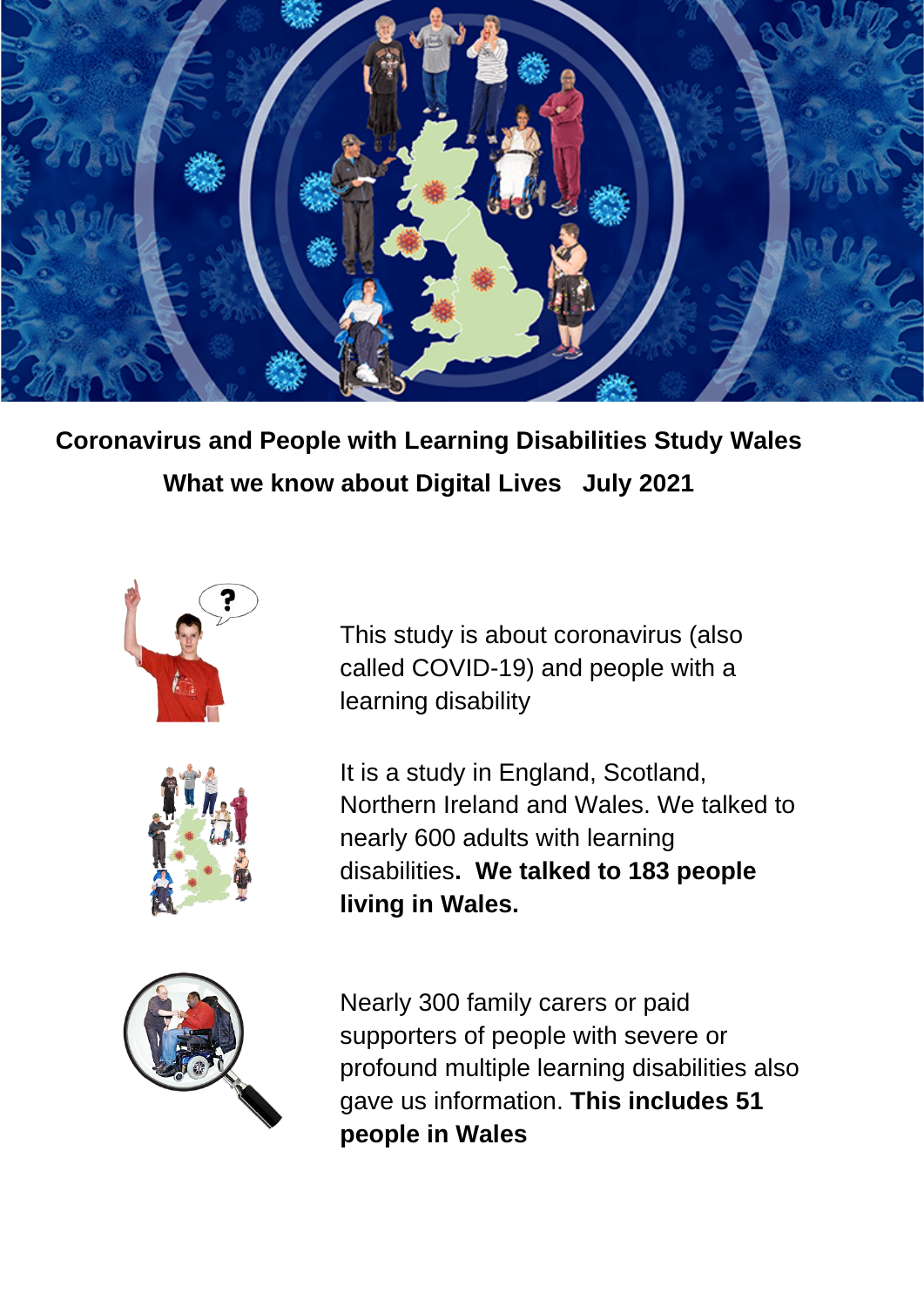**Using the internet or phone**

**People with a learning disability told us.** 



Nearly everyone (98%) had the internet at home



Most people with learning disability (92%) we spoke to told us they used the internet at home



Nearly all people with a learning disabilitiy (98%) had a phone they could use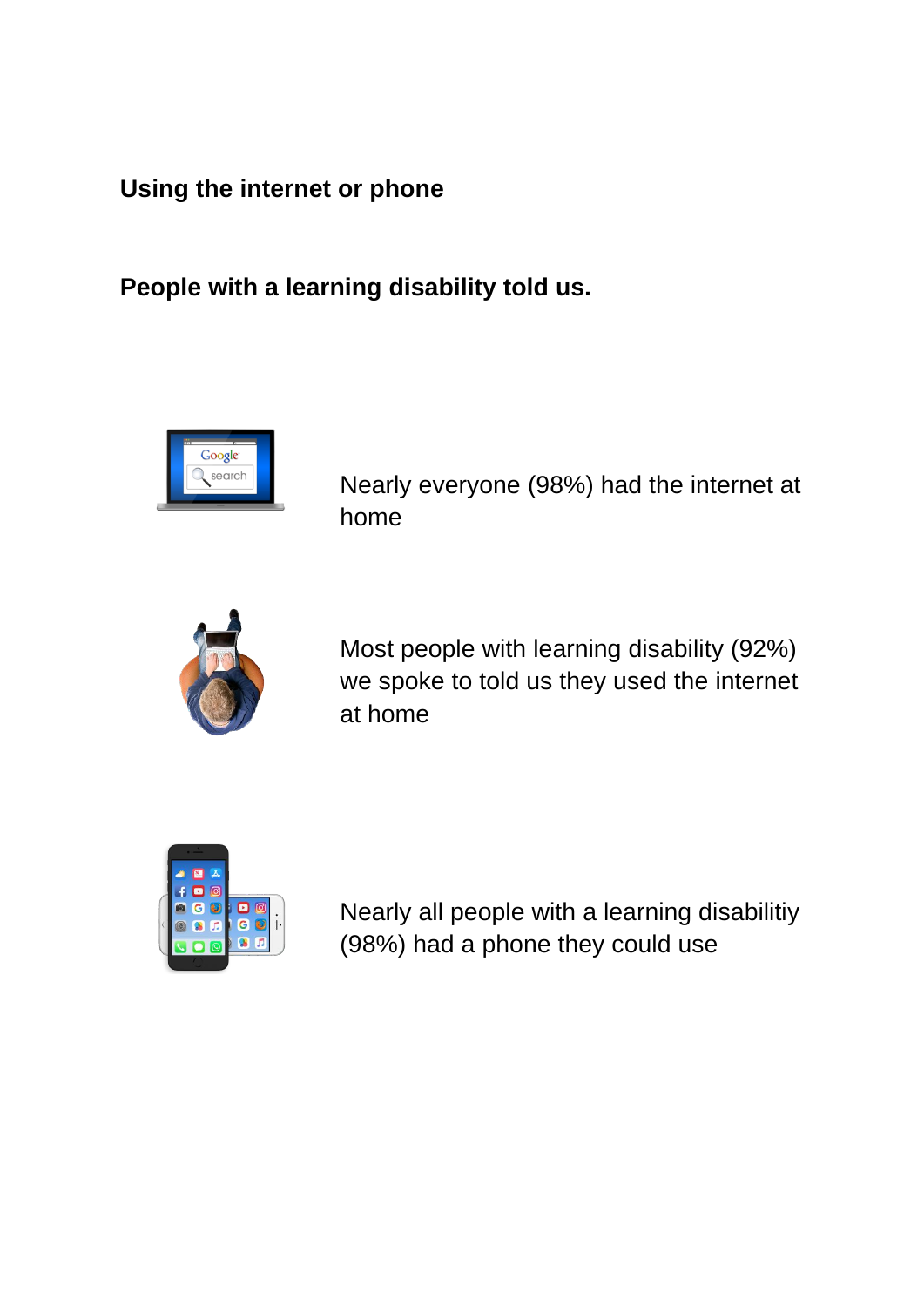#### **Family carers and paid support staff told us:**



All people with severe or profound learning disabilities had the internet at home



About a third of people with severe or profound learning disabilities used the internet at home



Just under a half of people with severe or profound learning disabilities (41%) had a phone they could use with help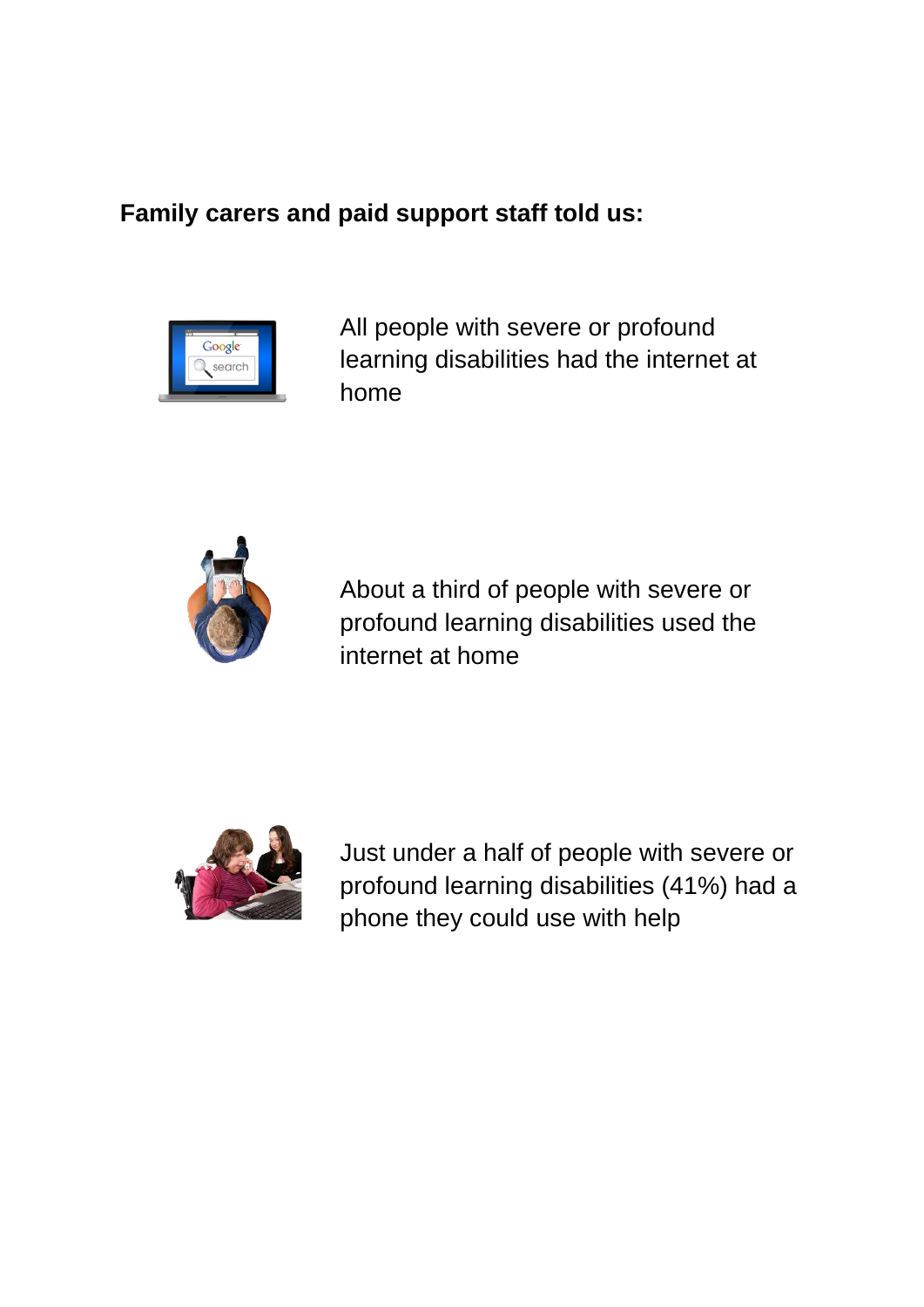# **Using the internet**

88% of people with learning disabilities used the internet every day



Many people with learning disabilities (72%) made or were supported to make video calls to family and friends



Just over a half of people with learning disabilities (53%) used Facebook



Some people with learning disabilities (17%) played video games online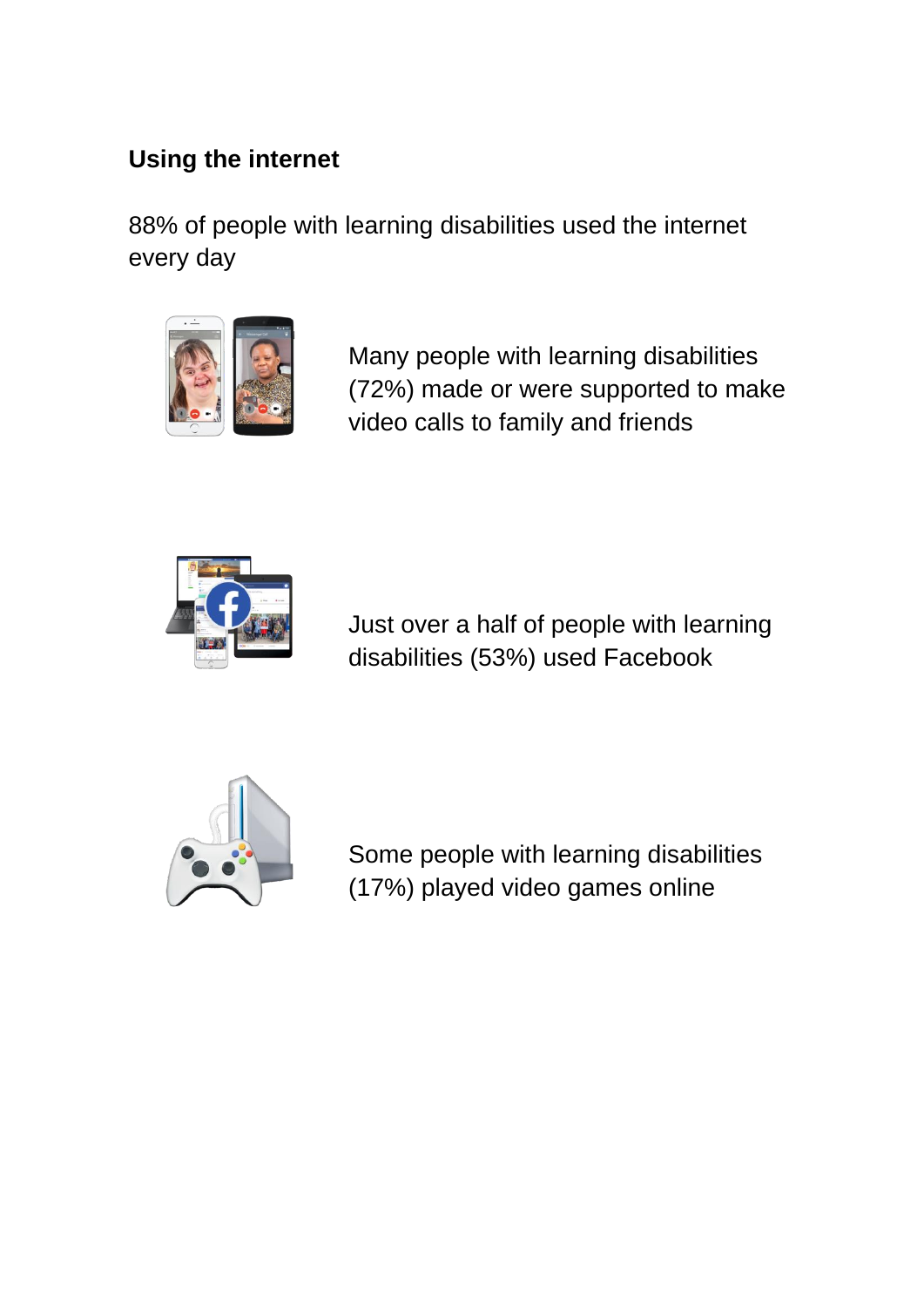

A half of people with learning disabilities (50%) watched films and television online



Nearly two thirds of people with learning disabilities (60%) went to online groups



Some people with learning disabilities (34%) went shopping online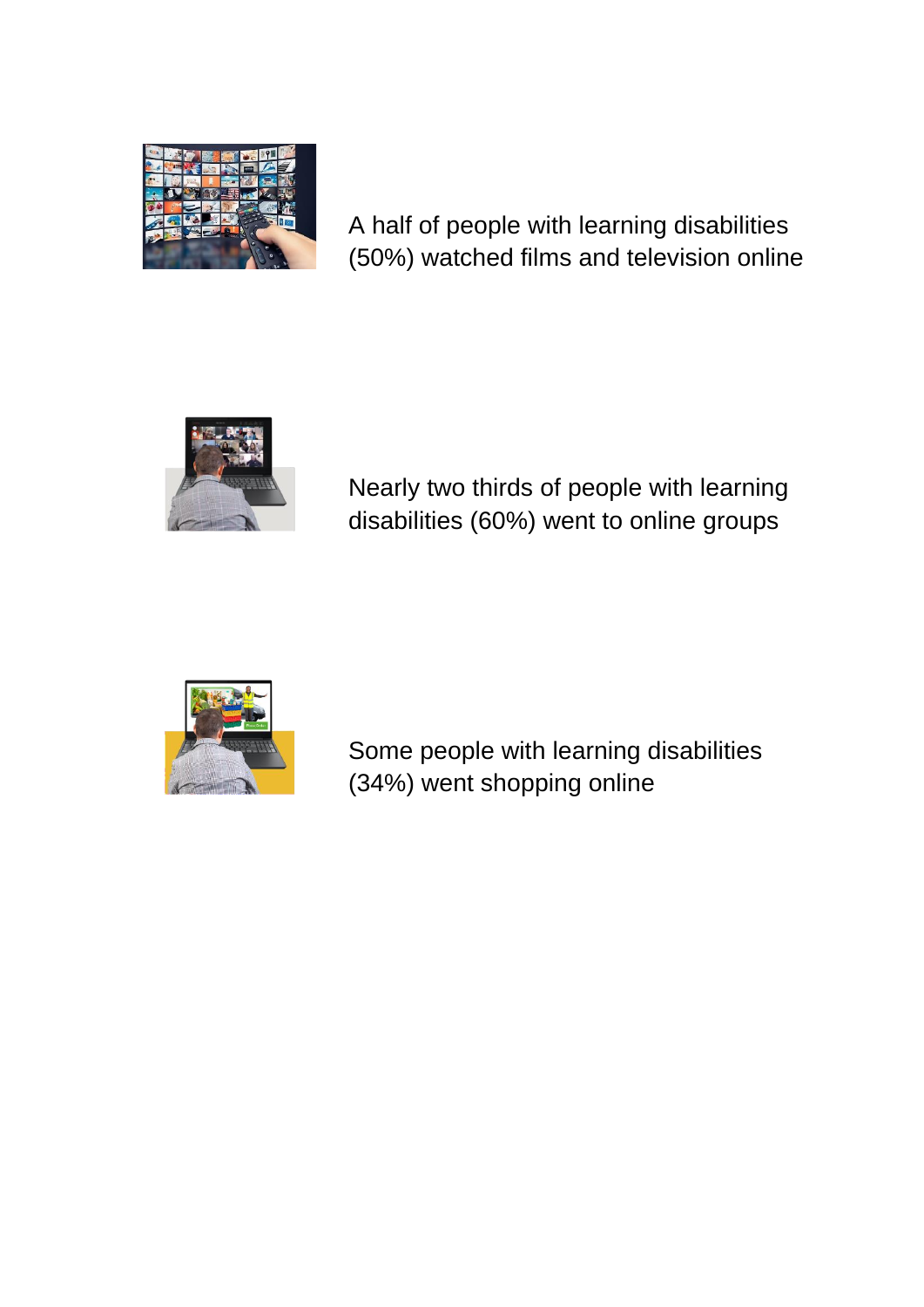# **Taking part in online activities**



Most people with severe or profound learning disabilities (82%) were offered online activities



Some had never enjoyed these (42%) and some used to but no longer did (10%)



Some had always enjoyed these (42%) and a few hadn't but now did (5%)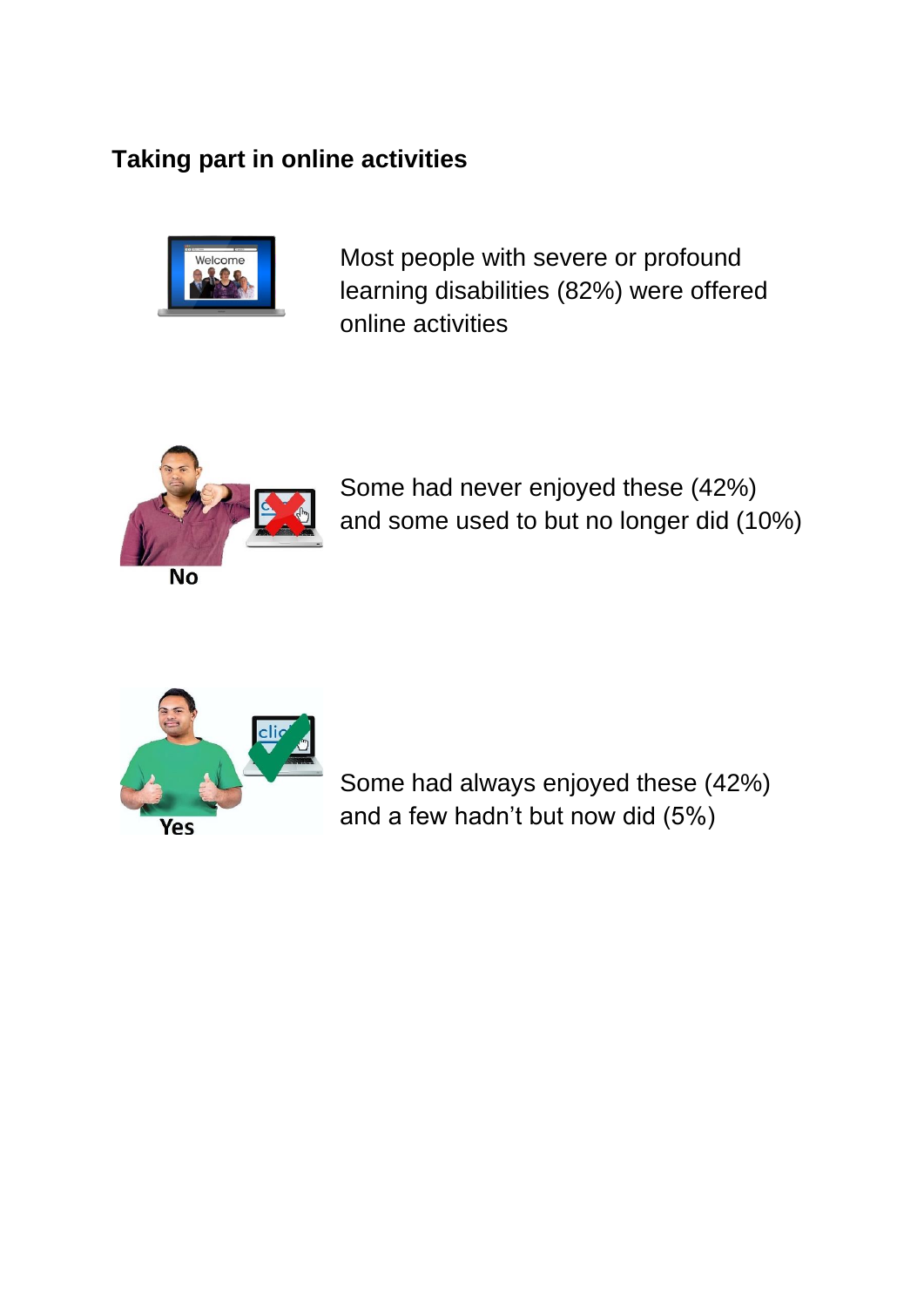# **What happens next?**



We are still talking with people with learning disabilities about COVID-19.

| September 2021 |        |         |           |                 |        |                        |
|----------------|--------|---------|-----------|-----------------|--------|------------------------|
| Sunday         | Monday | Tuesday | Wednesday | <b>Thursday</b> | Friday | Saturday               |
|                |        |         | 1         | 2               | 3      | 4                      |
| 5              | 6      | 7       | 8         | 9               | 10     | 11                     |
| 12             | 13     | 14      | 15        | 16              | 17     | 18                     |
| 19             | 20     | 21      | 22        | 23              | 24     | 25                     |
| 26             | 27     | 28      | 29        | 30              |        | AN MOLD AND SAN FRONTA |

We will tell people what we have found in September 2021.

# **You can contact us to find about more about the study in Wales**

Edward Oloidi: Email: [edward.oloidi@southwales.ac.uk](mailto:edward.oloidi@southwales.ac.uk) Telephone: 01443 483 042